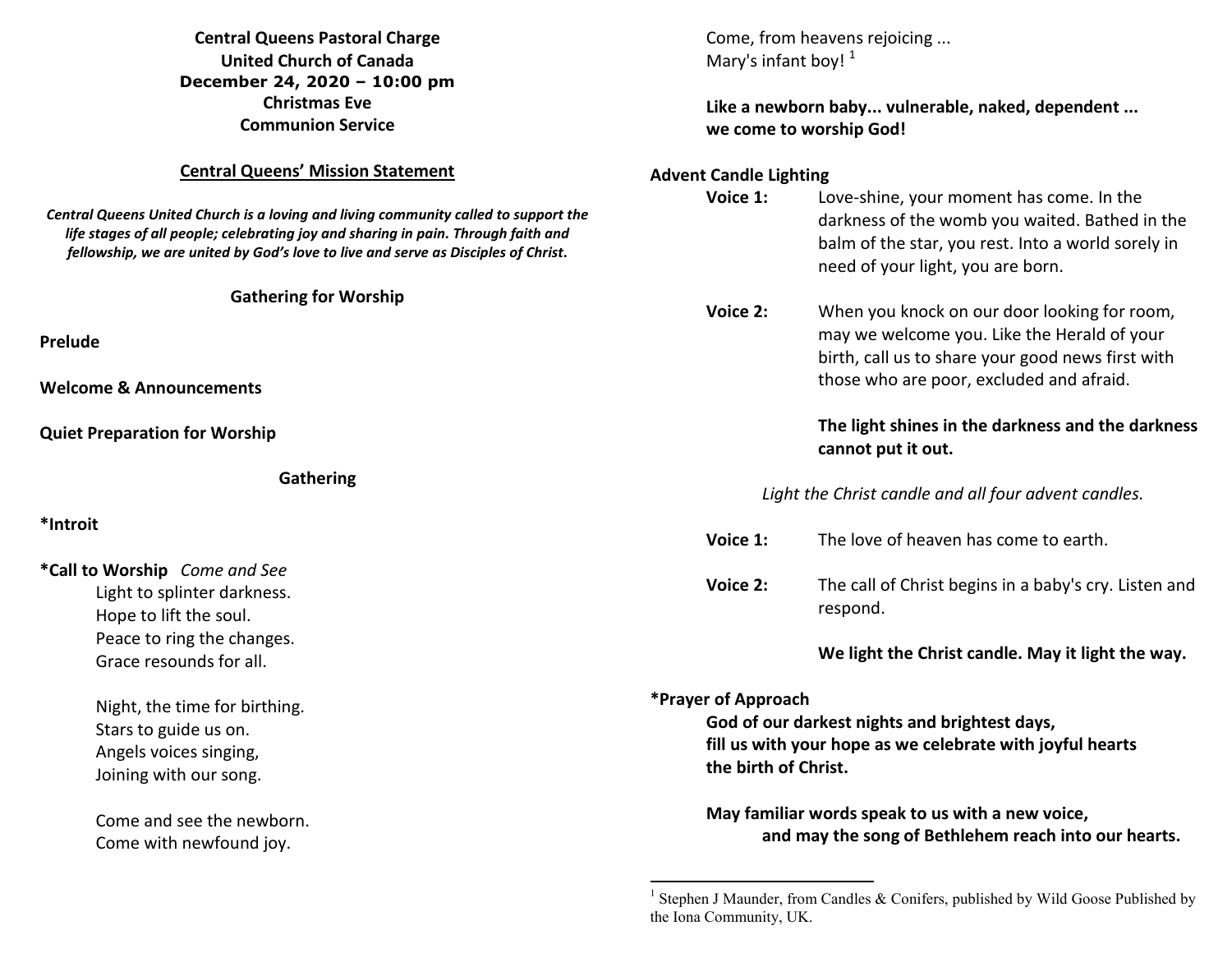**This we ask in the name of Jesus who is the Christ, light of the world. Amen <sup>2</sup>**

| *Hymn of Praise                                                                                                                                                                                                                                                                                                                                                                                                                                                                                                                                                                       | O Come, All Ye Faithful         | <b>VU #60</b> | Offer         |
|---------------------------------------------------------------------------------------------------------------------------------------------------------------------------------------------------------------------------------------------------------------------------------------------------------------------------------------------------------------------------------------------------------------------------------------------------------------------------------------------------------------------------------------------------------------------------------------|---------------------------------|---------------|---------------|
| <b>Call to Confession</b>                                                                                                                                                                                                                                                                                                                                                                                                                                                                                                                                                             |                                 |               | <b>Prese</b>  |
| <b>Prayer of Confession</b><br>God of grace and truth,<br>you give the gift of yourself,<br>but we are often caught up in giving and receiving our own gifts.<br>You offer us new life in the baby born in Bethlehem,<br>but we cloak that birth in sentiment and ignore the cost of new<br>life. You shine in the world, but we dwell on the darkness<br>around us. You came to us in flesh and blood,<br>but we often fail to see you in the human lives beside us.<br>Forgive what we have been, shape who we are, and direct who<br>we shall be, through Christ our Saviour. Amen |                                 |               | Offer<br>Pray |
| <b>Assurance of God's Love</b>                                                                                                                                                                                                                                                                                                                                                                                                                                                                                                                                                        |                                 |               |               |
| Hymn                                                                                                                                                                                                                                                                                                                                                                                                                                                                                                                                                                                  | It Came Upon a Midnight Clear   | VU #44        |               |
|                                                                                                                                                                                                                                                                                                                                                                                                                                                                                                                                                                                       | <b>The Word</b>                 |               |               |
| Luke 2:1-20                                                                                                                                                                                                                                                                                                                                                                                                                                                                                                                                                                           |                                 |               |               |
| Anthem                                                                                                                                                                                                                                                                                                                                                                                                                                                                                                                                                                                |                                 |               |               |
| <b>Sermon</b>                                                                                                                                                                                                                                                                                                                                                                                                                                                                                                                                                                         |                                 |               |               |
| <b>Hymn</b>                                                                                                                                                                                                                                                                                                                                                                                                                                                                                                                                                                           | Will You Come and See the Light | VU #96        |               |
| <b>Service of the Table</b>                                                                                                                                                                                                                                                                                                                                                                                                                                                                                                                                                           |                                 |               |               |

**Passing of the Peace** 

**Invitation to Give** 

**Offertory** In Gratitude & Humble Trust VU #544

**Presentation of Gifts** (Money, Bread & Wine)

# **Reading** Prayer

 **Generous God, you have done great things for us. We offer these gifts in response to the great love you have shown us. We pray that they will be useful, not only to our congregation, but to the world where many babies are being born into poverty, injustice and hopelessness. This we do in the name of Christ the Jesus. Amen** 

**Prayer of Great Thanksgiving**  God be with you. **And also with you.**

> Lift up your hearts. **We lift them up to God.**

 Let us give thanks to God. **It is right to give God thanks and praise.**

God of all times and places, we gather at your table of grace to recall your vision of hope for all people and for your world. Through Abraham and Sarah, you revealed your promise in the surprise of a child. Through your prophets, you called your people to make way for peace and justice. In Jesus, you revealed your way of forgiveness and love. Through the ever-circling year, your Word discloses to us—again and anew—your promise for the restoration of all creation.

<sup>&</sup>lt;sup>2</sup> Stephen J Maunder, from Candles & Conifers, published by Wild Goose Published by the Iona Community, UK.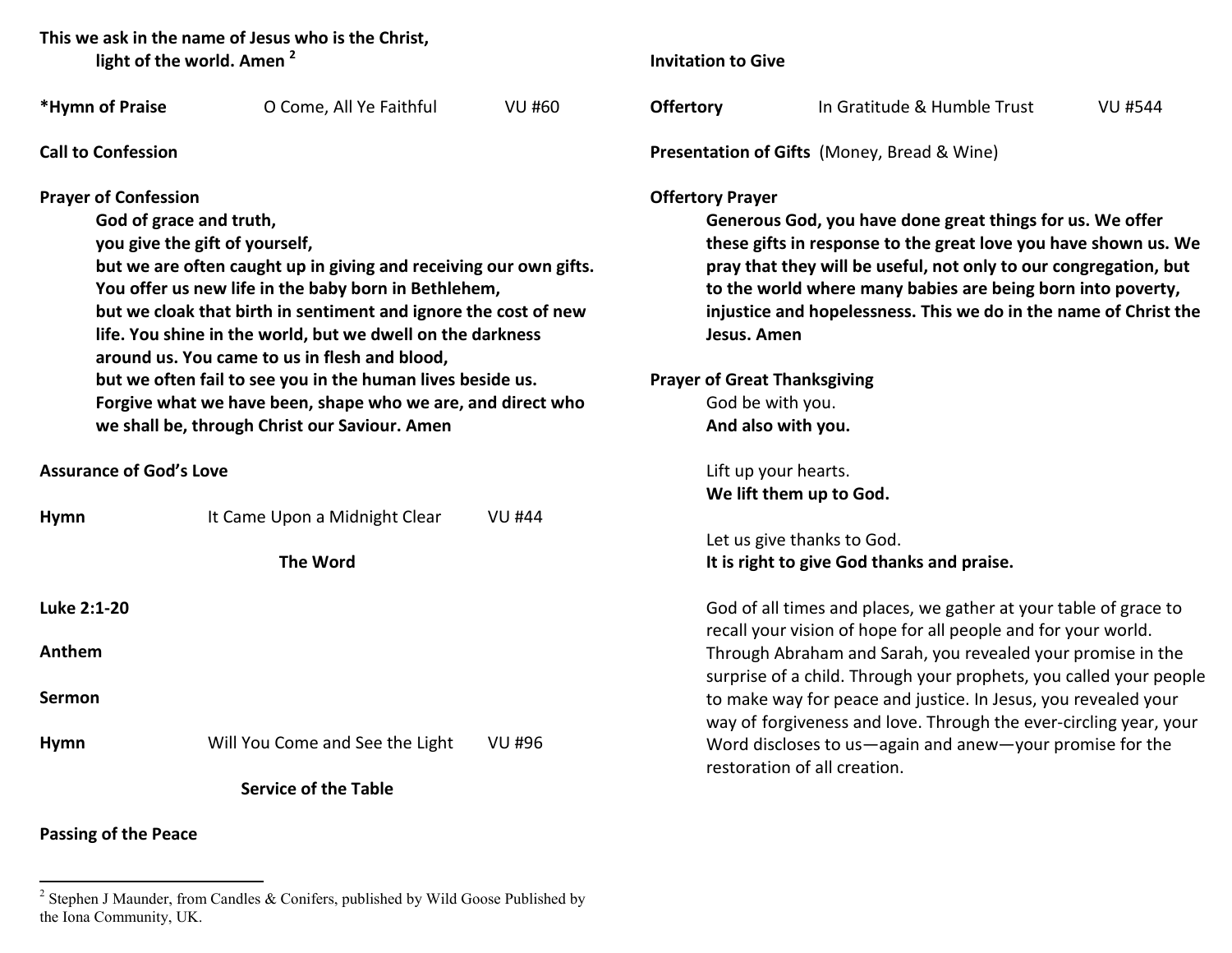As we gather to share this sign of hope and fulfillment, we remember Jesus, the child born into obscurity, amid fear and uncertainty. We remember the fragility of that revelation, as well as the hope he stirred and imagination he inspired, and we sing...

### (VU 55, v.1) **In the bleak midwinter, frosty wind made moan, earth stood hard as iron, water like a stone; snow had fallen, snow on snow; snow on snow. In the bleak midwinter, long ago.**

We remember Jesus, the One who blazed a new and risky path of extravagant generosity and of passionate concern: templeshaker, world-maker, rule-breaker, risk-taker; the author and finisher of our faith.

 We remember Jesus' self-giving love and the offer of himself for others, even those who gave him over to death, and we sing...

(VU 55, v.2) **Our God, heaven cannot hold him, nor earth sustain; heaven and earth shall flee away when he comes to reign; in the bleak midwinter a stable place sufficed the Lord God almighty, Jesus Christ.** 

On that night, in the midst of great confusion and fear, Jesus broke bread with friends, saying, "This is my body, which I give for you and for all. When you do this, remember me."

With a blessing, he took the cup and offered it to them saying: "This cup is God's covenant which is given for all. When you drink this, remember me."

(VU 55, v.3) **Enough for him, whom cherubim worship night and day, a breast full of milk, and a manger full of hay. Enough for him, whom angels fall down before, the ox and ass and camel which adore.** 

Come to us, life-giving Spirit of God. Bless us, these gifts, and what we do here, so that we might sing your song of love for your people and for your world.

## **Prayers of the People**

God of All, we pray for your people.

For those who are afraid and oppressed, may you give courage. For those suffering conflict and fear, may you bring peace. For those who long for food and water, may they be filled. For those who long for justice, may it be fulfilled. We pray also for ourselves and our community. That those in hospital and in care feel your strength. That those who are alone and anxious feel you near. That those who are ill in body and in spirit be comforted. That our friends and family be blessed by healing and love.

 Hear our prayers, O God,  **and in your mercy, answer.** 

We pray these things, trusting in God's faithfulness revealed:  **Christ has died. Christ is risen. Christ will come again.** 

 (VU 55, v.4) **What can I give him, poor as I am? If I were a shepherd I would bring a lamb, if I were a wise man I would do my part; yet what I can I give him—give my heart.** 

#### **The Lord's Prayer**

**Our Father, who art in heaven, hallowed be thy name. Thy Kingdom come, thy will be done on earth, as it is in heaven. Give us this day our daily bread; and forgive us our trespasses, as we forgive those who trespass against us; and lead us not into temptation,**